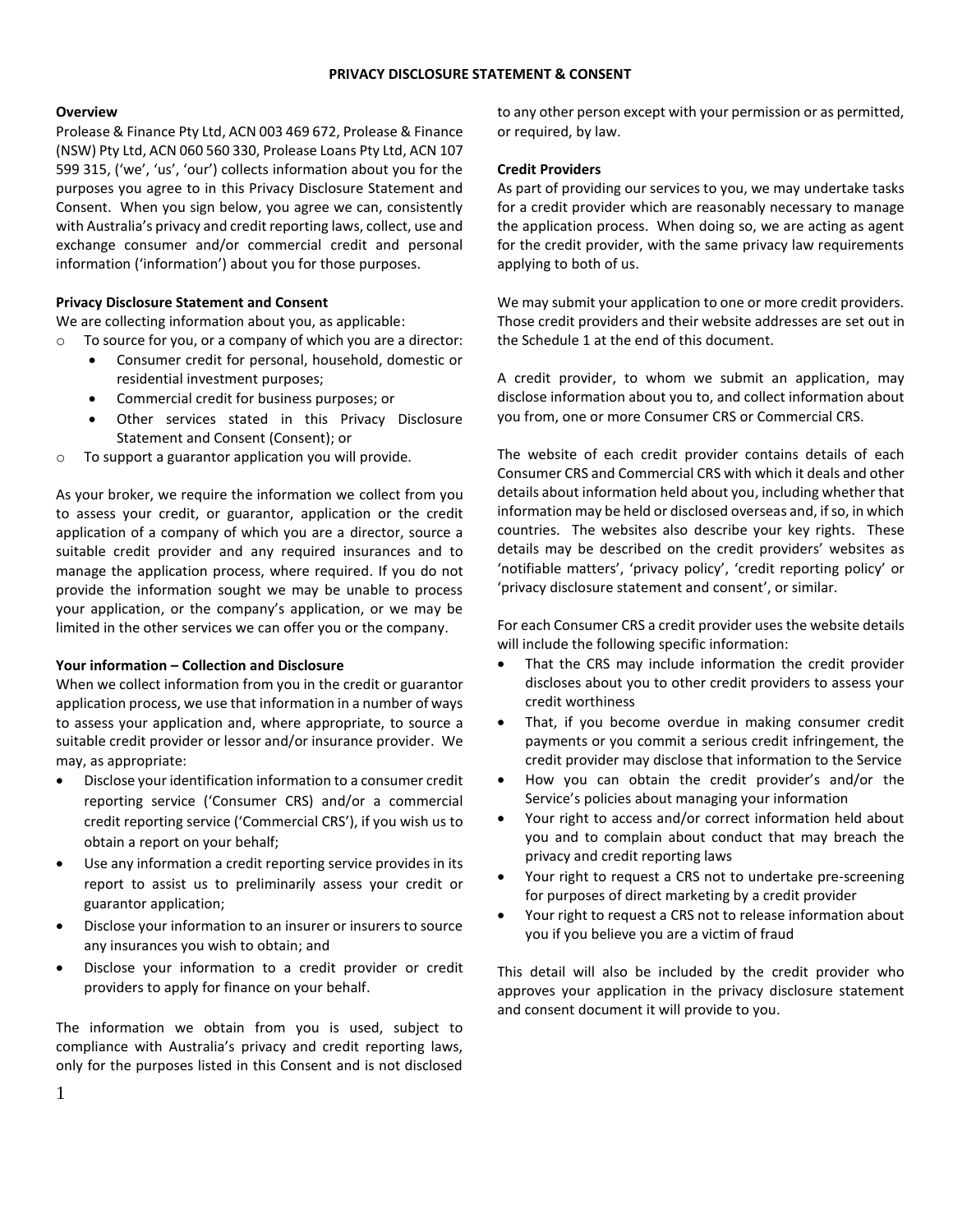Each credit provider website includes information on how to contact it and how to obtain a copy of its privacy documents in a form that suits you (e.g. hardcopy or email).

## **Your rights**

You have the right to ask:

- Us to provide you with all the information we hold about you
- Us to correct the information we hold if it is incorrect
- Us for copies of our privacy policy and this document, in a form that suits you (e.g. hardcopy or email)
- A Consumer CRS not to use your information for direct marketing assessment purposes, including pre-screening
- A credit reporting service to provide you with a copy of any information it holds about you

You can gain access to the information we hold about you by contacting our Privacy Officer at the address above or by telephone on [02 9906 1164] or email at info@prolease.com.au. In some cases an administration fee may be charged to cover the cost of providing the information. Our Privacy Policy is available on our website at www.prolease.com.au or we will provide you with a copy if you ask us.

Schedule 2 at the end of this document sets out the contact details for each credit reporting service.

## **Disclosure and Consent**

By signing below, you agree we may:

- Use your information:
	- o To assess your consumer or commercial credit and/or guarantee application and/or to assess a credit application by a company of which you are a director
	- o To source any finances you required
	- o To source any insurances you require
	- o As the law authorises or requires;
- Disclose to, and obtain from, any prospective credit provider or insurer, information about you that is reasonably necessary to obtain the finance and insurances you require;
- Obtain from, and disclose to, any third party, information about you, the applicant(s) or guarantor(s) that is reasonably necessary to assist you obtain the finance and insurances required;
- Provide your information, including your credit report(s), to one or more of the credit providers specified in Schedule 1 at the end of this document so they can assess your application, or the application of a company of which you are a director, or your suitability as a guarantor
- Provide information about you to a guarantor, or prospective guarantor;
- Provide you, or the company of which you are a director, with offers or information of other goods or services we, or any of our associated entities, may be able to provide to you or the company, unless you tell us not to;
- Disclose your information to the extent permitted by law to other organisations that provide us with services, such as contractors, agents, printers, mail houses, lawyers, document custodians, securitisers and computer systems consultants or providers, so they can perform those services for us; and
- Disclose your information to any other organisation that may wish to acquire, or has acquired, an interest in our business or any rights under your contract with us, or the contract with us of a company of which you are a director.

You also agree and consent to, as appropriate:

- A Consumer CRS disclosing information to one or more credit providers specified in Schedule 1 at the end of this document for the purpose of assessing your application for consumer or commercial credit or your guarantor application, and/or assessing a credit application by a company of which you are a director
- When you are a prospective guarantor, a credit provider using that information to assess your suitability as a guarantor
- A credit provider disclosing your information (including information obtained by it from a Consumer CRS) to a guarantor, or a prospective guarantor
- A credit provider disclosing to another credit provider, to your agent, such as us as your broker, or to a servicer, for a particular purpose, information it holds about you

# **Extended Effectiveness for Commercial Credit**

Your agreement and consent to the disclosures and consents in this document will be effective for a period of 12 months, but only in relation to commercial credit. Your agreement to this ceases when you either withdraw it by contacting us using our details above or 12 months after you sign below, whichever first occurs. This will allow us to continue to provide our services to you without the need to ask you to sign a new privacy statement and consent each time you require commercial credit within a 12 month period. The extended effectiveness does not apply in relation to consumer credit.

Where the applicant, or guarantor, is a company of which you are a director, you consent to the disclosure and use of your information, in addition to the company's information, in each of the ways specified in this document.

# **Authorisation**

By signing this document, you authorise us to make a request on your behalf to obtain information about you from one or more credit reporting service(s) and credit provider(s). That information will assist us in providing our services to you.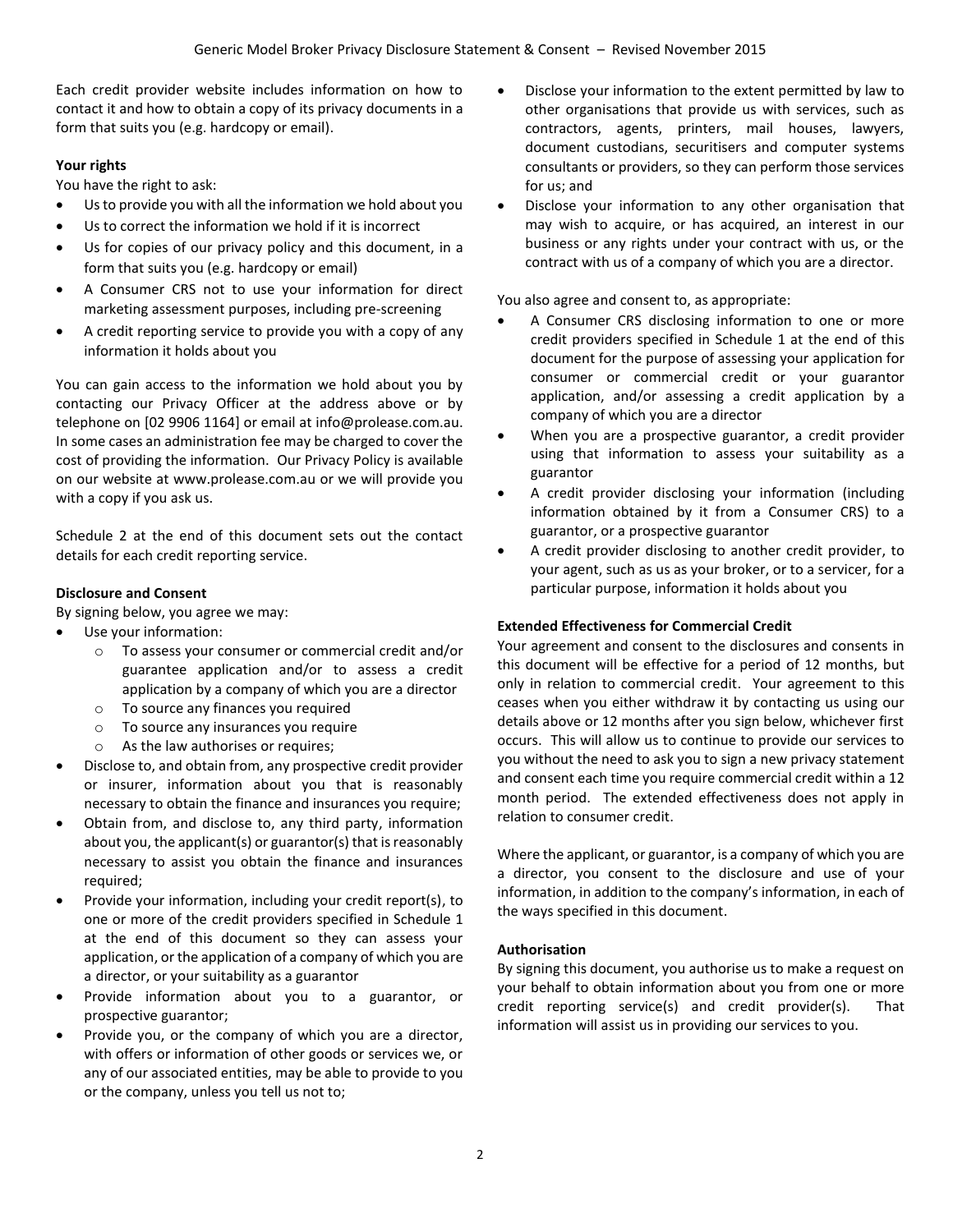| <b>APPLICANT 1 or Guarantor 1</b><br><b>DIRECTOR 1</b> [if signing on behalf of company applicant] |  | <b>APPLICANT 2 or Guarantor 2</b><br><b>DIRECTOR 2</b> [if signing on behalf of company applicant] |  |
|----------------------------------------------------------------------------------------------------|--|----------------------------------------------------------------------------------------------------|--|
| Signature:                                                                                         |  | Signature:                                                                                         |  |
| <b>Full Name:</b>                                                                                  |  | <b>Full Name:</b>                                                                                  |  |
| Date:                                                                                              |  | Date:                                                                                              |  |

## **SCHEDULE 1 CREDIT PROVIDERS**

| <b>Name of Credit Provider</b>   | Website                    |  |
|----------------------------------|----------------------------|--|
| Westpac                          | www.westpac.com.au         |  |
| St.George                        | www.stgeorge.com.au        |  |
| Bank of Melbourne                | www.bankofmelbourne.com.au |  |
| <b>BankSA</b>                    | www.banksa.com.au          |  |
| Capital Finance                  | www.capitalfinance.com.au  |  |
| ANZ                              | www.anz.com.au             |  |
| Commonwealth Bank of Australia   | www.commbank.com.au        |  |
| <b>NAB</b>                       | www.nab.com.au             |  |
| <b>Bank of Queensland</b>        | www.boq.com.au             |  |
| Suncorp                          | www.suncorp.com.au         |  |
| Macquarie                        | www.macquarie.com.au       |  |
| Pepper Asset Finance Pty Ltd     | www.pepper.com.au          |  |
| <b>BOQ Specialist</b>            | www.boqspecialist.com.au   |  |
| Vow Financial Pty Ltd            | www.vow.com.au             |  |
| <b>ING</b>                       | www.ingdirect.com.au       |  |
| Heritage                         | www.heritage.com.au        |  |
| Prolease & Finance (NSW) Pty Ltd | www.prolease.com.au        |  |
| <b>Metro Finance</b>             | www.metrofin.com.au        |  |

# **SCHEDULE 2 CONSUMER / COMMERCIAL CREDIT REPORTING SERVICES**

| <b>Name</b>               | <b>Website / Email Address</b> | <b>Telephone</b>                               |  |
|---------------------------|--------------------------------|------------------------------------------------|--|
| Experian                  | www.experian.com.au            | $(03)$ 8622 1600                               |  |
|                           |                                |                                                |  |
| Dun & Bradstreet          | pac.austral@dnb.com.au         | 1300 734 806 8:30am - 5:30pm (Monday – Friday) |  |
|                           |                                |                                                |  |
| <b>Tasmanian</b>          | www.tascol.com.au              | $(03)$ 6213 5555                               |  |
| <b>Collection Service</b> |                                |                                                |  |
| Veda                      | www.veda.com.au/contact-us     | 1300 92 1621                                   |  |
|                           |                                |                                                |  |